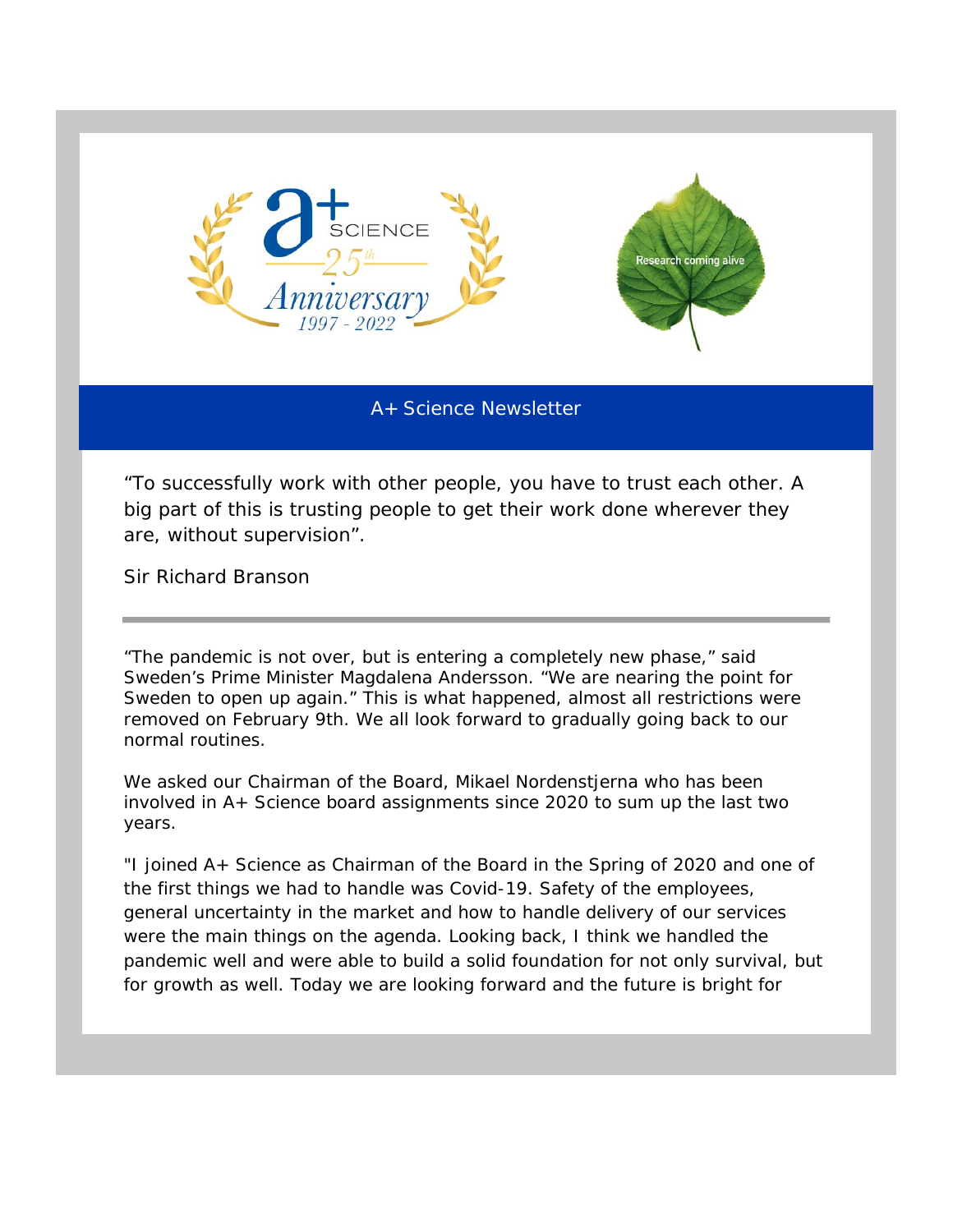A+ Science. It's been a joy to work with the dedicated, smart and ambitious people in the company, and I'm looking forward to keep doing that in the years to come." Says Mikael Nordenstjerna



Mikael Nordenstjerna, Chairman of the Board

Contact us at [info@a-plusscience.com](mailto:info@a-plusscience.com) to find out more about how our team can help you reach your goals and objectives.

Are you aware of the services A+ Science provides?

- Our services include clinical trial management, we can conduct the entire clinical study, from start to finish or parts of it, depending on our customers' needs.
- We also provide full pharmacovigilance services, pre-and postmarketing, including 24/7 availability of QPPV, Deputy QPPV and Drug Safety Physician, safety database license including MedDRA license, ICSR processing (pre-and post-marketing) including medical review and submission to Eudravigilance and MHRA, Regulatory intelligence, literature